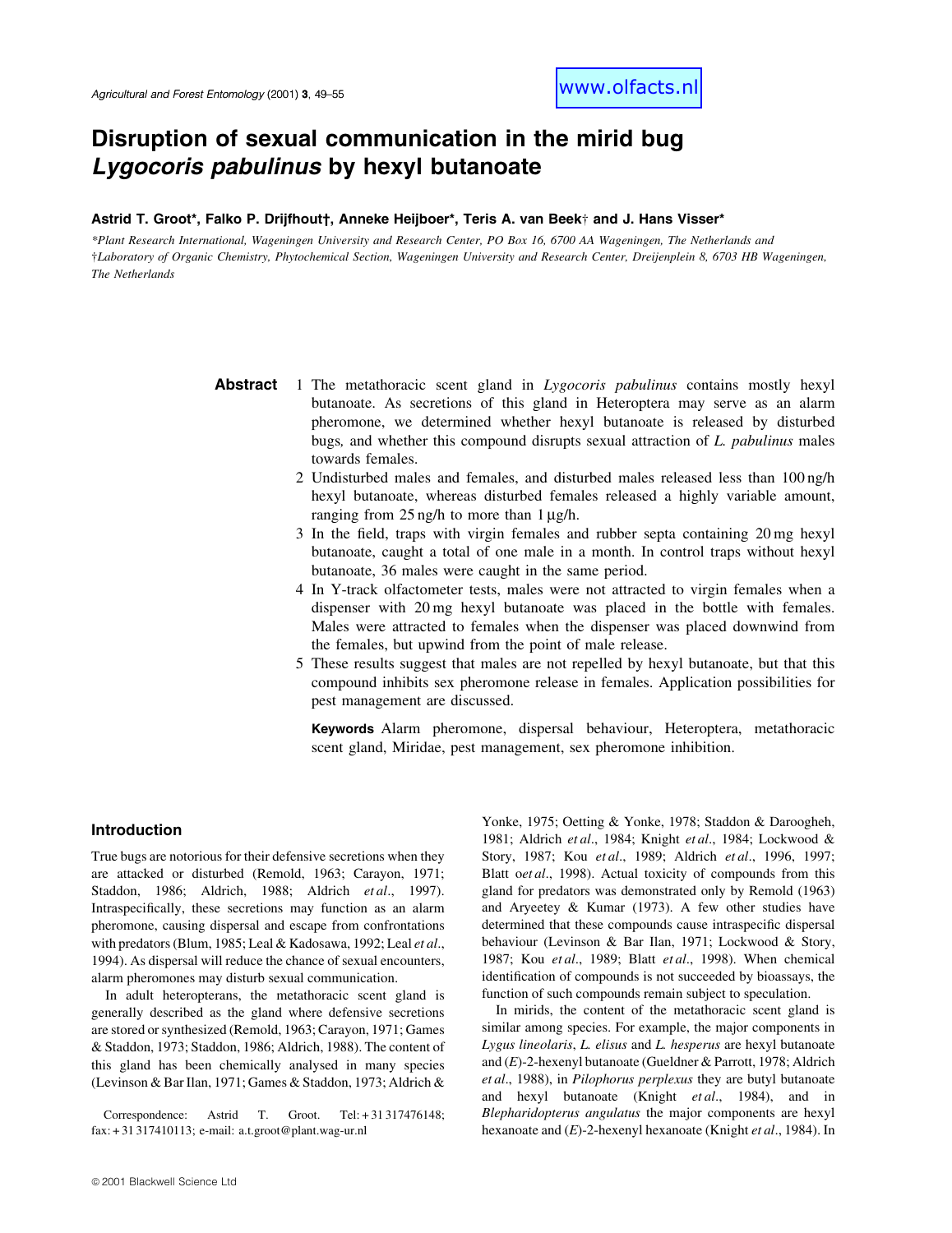this family, females attract males by means of a sex pheromone (reviewed by McBrien & Millar, 1999). To our knowledge, no study has determined which, if any, of these compounds may disrupt sexual communication in mirid bugs, and how such disruption would affect sexual attraction of males towards females.

The metathoracic scent gland of Lygocoris pabulinus (L.) (Heteroptera: Miridae) contains up to 90% hexyl butanoate (F. P. Drijfhout, unpublished data). In this study, we determined: (A) whether this compound is released by males and females in undisturbed and disturbed conditions, (B) whether hexyl butanoate disrupts sexual attraction of males towards females, and (C) which sex is actually affected by hexyl butanoate, i.e. are the males repelled by this compound, or do females stop attracting males?

#### Materials and methods

#### Insects

Lygocoris pabulinus was reared on potted potato plants, cultivar Bintje, in wooden cages in greenhouses  $(22 \pm 2 \degree C,$ r.h.  $= 65 \pm 5\%$ , LD 18:6 h), following Blommers *et al.* (1997). Every 2–3 days newly emerged adults were collected from the rearing cages, after which the sexes were isolated in separate rearing cages. In this way, virgin females and males of known age were continuously available (Groot et al., 1998).

#### Release rates of hexyl butanoate in undisturbed and disturbed bugs

To determine amounts of hexyl butanoate released by L. pabulinus, five 5-8-days-old virgin females or males were placed in a 250 mL glass bottle (height 14 cm, diameter 6.5 cm) together with wet oasis (i.e. artificial soil for flowers, used by florists) and pollen. The inlet of these glass bottles were connected to the air flow of the Y-track olfactometer setup, as described below (see also Fig. 1).One hour prior to sampling, the bottles were placed in the set-up to avoid possible release of hexyl butanoate as a result of disturbance before the experiment. After one hour the outlet of the bottle was connected to a glass tube filled with 200 mg Tenax®, on which the headspace was collected during 1 h. To collect headspace from undisturbed bugs, females and males were left untreated for one hour. Headspace from disturbed bugs was sampled by vigorously shaking the bottles for  $1 \text{ min}$ ,  $3-4$  times during the sampling. After collection, the headspace was thermally desorbed at 250 °C (5 min) and analysed by GC (Drijfhout et al., 2000). The release rate of hexyl butanoate was determined by comparing the peak area of hexyl butanoate with that of an external standard.

#### Disruption of sexual communication

To determine whether hexyl butanoate disturbs sexual communication, a field test was conducted from 6 August to 2 September 1999 at the experimental orchard 'Schuilenburg', Kesteren, The Netherlands. Two kinds of traps with virgin females were tested in order to compare the number of males caught: (a) six traps with rubber septa containing hexyl butanoate, and (b) six traps with rubber septa without hexyl butanoate. All traps contained three virgin, 5-8-day-old females, caged in a PVC cage (diameter 7 cm, length 7.5 cm, closed at both sides with gauze lids), with pollen and a small potato sprout, of which the roots were wrapped in wet cotton and aluminium foil to delay desiccation. Around each cage with females, two rubber septa were placed, both in front of the gauze lids. These septa were filled with  $100 \mu L$  dichloromethane. In this solvent 4 mg 2,6-di-tbutyl-p-cresol ( $\approx$  20% of the total amount) and 2 mg 2-hydroxy-4-methoxybenzophenone ( $\approx 10\%$  of the total amount) were dissolved as antioxidants. Additionally, 20 mg hexyl butanoate was dissolved in the  $100 \mu L$  dichloromethane when the septa for traps (a) were filled. The septa for traps (b) only contained the antioxidants. All cages were placed in delta traps (30  $(length) \times 20$  (width)  $\times 20$  (height) cm), after which the 12 traps were arranged alternately in six 0.4 ha plots in apple trees at  $\pm$  1.50 m height, with at least 10 m or three rows of apple trees between adjacent traps. Numbers of males caught were counted every 3-4 days. Every week the cages were cleaned and refilled with pollen, new potato sprouts and fresh 5-8-day-old females, and all dispensers were renewed. Twice, the release rate of a rubber septum with 20 mg hexyl butanoate was measured by weighing an empty septum, then weighing the septum filled with the antioxidant and 20 mg hexyl butanoate. Subsequently, the dispenser was placed outside in a delta trap and weighed again after 24, 48 and 62 h.

#### Are males and/or females affected by hexyl butanoate?

To determine which sex is affected by hexyl butanoate, Y-track olfactometer assays were conducted as described by Visser & Piron (1998), with specific adjustments (Fig. 1). The Y-track was placed in a black box under a halogen lamp  $(4-12 \text{ V DC}, 10 \text{ VA})$ . To suppress flight intention of males, this lamp was placed in a black socket sealed with a red filter, so that the light intensity at the base of the Y-track was  $6.3-6.5$  lux only. One hour before each experiment five virgin L. pabulinus 5-8-day-old females were placed in a 250 mL glass bottle (height 14 cm, diameter 6.5 cm), together with two small potato sprouts in wet oasis, and pollen. The control glass bottles contained only wet oasis and pollen. Both bottles were placed outside the black box, one on each side, under a desk-lamp with a 25 W light bulb. Three situations were tested: (I) a similar rubber septum as used in the field test, containing 20 mg hexyl butanoate, was placed in the bottle together with the females, (II) the rubber septum with 20 mg hexyl butanoate was placed downwind from the females, in the glass tube slipping over the Y-track, behind gauze  $(indicated by the arrow in Fig. 1), (III) a rubber septum was filled$ with only 0.2 mg hexyl butanoate (i.e. 10 times less than used above, arbitrarly chosen to determine if reactions would be similar at lower concentration), and placed in the bottle with the females. Hence, in situations (I) and (III) females were in the odour of hexyl butanoate, or in situation (II) they were not. For males, situations (I) and (II) did not differ in the sense that they were offered 20 mg hexyl butanoate together with the odour of females in both situations. In situation (III) males were offered a lower dose of hexyl butanoate. All experiments were repeated three to five times. One test consisted of 20 males, tested individually, that were offered an odour source vs. control. After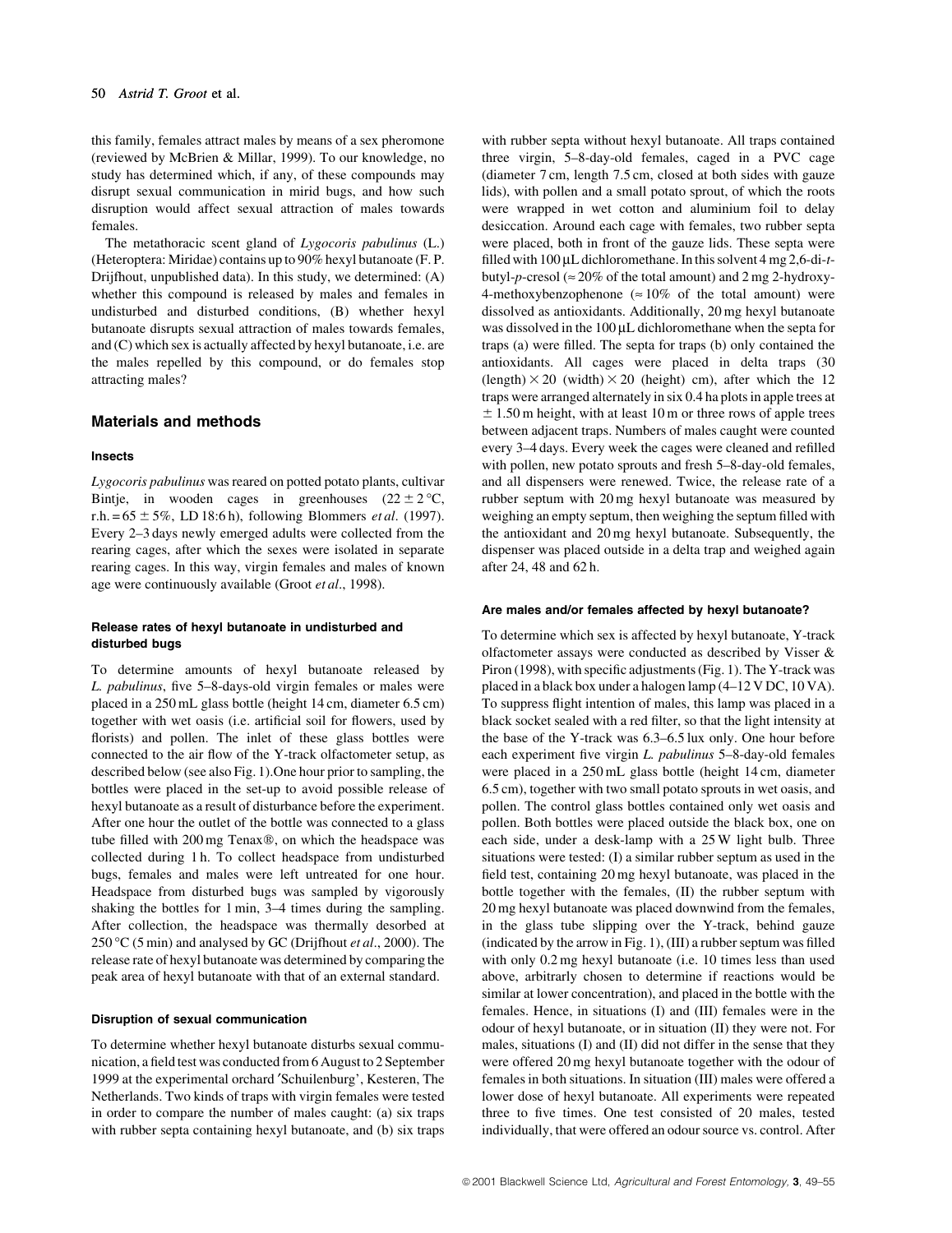

Figure 1 Schematic drawing of open Y-track olfactometer positioned in black box, with its open front covered by a black cloth during experiments. (1) Incoming clean air, (2) air flow control, (3) open/close valve, (4) glass bottle under a desk lamp (25 W), (5) square of wet oasis on a bottom of wet cotton, (6) lamp in black cylinder with red filter, (7) glass tube with gauze (arrow), (8) brass rod (diameter 4 mm, length to junction 13 cm) with extension at base for placing a male. Arrows indicate position of rubber septum in experiments I and III (\*) and experiment II (\*\*).

testing five males, the bottles, glass tubes and connecting tubes were exchanged among the olfactory arms to correct for possible positional effects. The release rate of hexyl butanoate from the septa in the Y-track olfactometer was determined by placing one dispenser with hexyl butanoate in a similar glass bottle as used in the tests. The inlet of this glass bottle was connected to the air flow of the olfactometer set-up, the outlet to a glass tube filled with Tenax®. Headspace of a septum with  $20 \text{ mg}$  hexyl butanoate was collected for 15 min, headspace of a septum with 0.2 mg hexyl butanoate was collected for 30 min. The release rates were determined by comparing the peak area of hexyl butanoate with that of an external standard (as described above).

## **Results**

## Release rates of hexyl butanoate in undisturbed and disturbed bugs

Undisturbed and disturbed males released similar amounts of hexyl butanoate, about 10 ng/h (Fig. 2), which was the smallest amount that could be measured. Once, disturbed males released 45 ng/h. Undisturbed females released 10–92 ng/h hexyl butanoate (mean 47 ng/h). Upon disturbance the released amount was highly variable: the lowest amount measured was 25 ng/h, the highest was 1081 ng/h.

#### Disruption of sexual communication

In traps with septa containing hexyl butanoate, only one male was caught over one month. In traps with septa containing only the antioxidants, 36 males were caught in the same period (Fig. 3). The release rate of a septum with 20 mg hexyl butanoate in the field was  $3.7-3.9$  mg/day, which is  $154-163 \mu g/h$ .

#### Are males and/or females affected by hexyl butanoate?

In the Y-track olfactometer, when a dispenser with 20 mg hexyl butanoate was placed in the odour source bottle with females, males did not preferentially walk towards the females (Fig. 4I). Overall, significantly more males walked towards the control instead, suggesting that males are repelled by the odour source. When a similar rubber septum with hexyl butanoate was placed in the glass tube downwind from the females, significantly more males walked towards the females than towards the control (Fig. 4II), which resembles the reaction towards virgin females in this bioassay (Groot & Visser, 2000). As attraction was restored in the latter set-up, experiments with 0.2 mg hexyl butanoate dispensers were only conducted with a dispenser placed in the bottle with females. Females with these dispensers were also attractive to males (Fig. 4III). The release rate of a septum with  $20$  mg hexyl butanoate was about  $92 \mu g/h$ , whereas the release rate of a septum with 0.2 mg hexyl butanoate was about  $1 \mu g/h$ .

## **Discussion**

Hexyl butanoate is present in similar amounts in both sexes of L. pabulinus, one adult may contain up to  $100 \mu$ g (F. P. Drijfhout, unpublished data). Males do not seem to emit the scent upon disturbance, such as when the glass bottles containing them were vigorously shaken. Females did release additional hexyl butanoate upon disturbance, although a maximum of  $1 \mu$ g released by five females in one hour is only a fraction of the amounts present in these females. Possibly, upon sudden attack much larger amounts can be released. If it would be possible for females to release their total gland content at once, a maximum of  $300 \mu$ g would be released by the three caged females in the field, which is similar to the amount released by the two rubber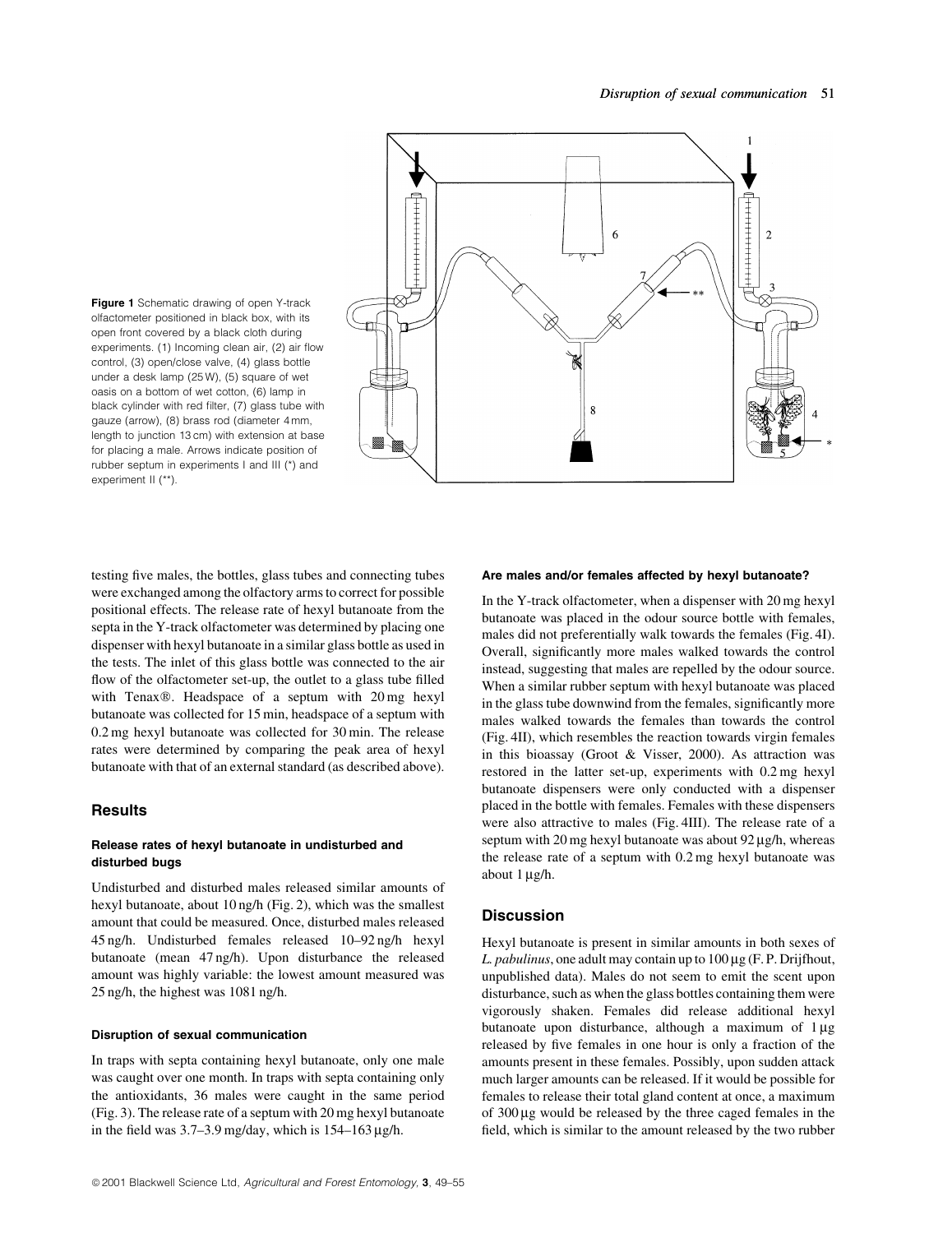septa in one hour. However, males in the field are not constantly exposed to odour released from a trap. This only happens when they are in the vicinity of the trap. A male, flying in the surroundings of a trap with two dispensers, each with 20 mg hexyl butanoate, would experience about  $5-5.5 \mu$ g hexyl butanoate in 1 min. In the Y-track olfactometer, in 1 min each male would be exposed to about  $1.5 \mu$ g hexyl butanoate from the 20 mg dispenser. Although males preferentially walked towards the control instead of towards females with this amount of hexyl butanoate (experiment C I), males were attracted to the odour source when the dispenser was placed downwind from the females (experiment C II). Hence, hexyl butanoate was not directly responsible for the repellent effect in  $L$ , pabulinus males. When in the vicinity of attractive females, males seem to disregard the large concentration of hexyl butanoate.

Females were no longer attractive to males when exposed to a high concentration of hexyl butanoate. This suggests that large amounts of hexyl butanoate inhibit sex pheromone release in L. pabulinus females. Females were unable to disperse away from the scent in the field cages or in the Y-track experiments. In the field traps, females were constantly exposed to the scent for a whole week. Under such circumstances, habituation or sensory



**Figure 2** Amount ( $\pm$  c.i.) of hexyl butanoate, released from five males or females in 1 h, in glass bottles that have been shaken or not. <sup>1</sup>Number of replicates. See text for further explanation.

adaptation to hexyl butanoate is likely to occur (Calam & Youdeowei, 1968; Oetting & Yonke, 1978; Blum, 1985; Lockwood & Story, 1987; El-Agamy & Haynes, 1992; Blatt et al., 1998). If habituation or sensory adaptation would have occurred, males would have been caught in the traps with hexyl butanoate some days after females were placed in the traps. As in one month only one male in total was attracted, such adaptation to the scent did not seem to occur in females.

Because of the persistent effect of hexyl butanoate in the field, this compound may be used to inhibit matings in fruit orchards, where L. *pabulinus* is a pest. Its pest status is caused by the nymphs, emerging in spring from overwintering eggslaid in fruit trees. These nymphs feed on plant ovaries and young fruitlets, which cause russetted malformations on the fruits (Blommers, 1994). Lygocoris pabulinus oviposits its overwintering eggs in autumn, after migration from herbaceous plants to woody hosts (Petherbridge & Thorpe, 1928; Küllenberg, 1946; Southwood & Leston, 1959). When adults of the summer generation could be prevented to mate so that fertile eggs would not be deposited, no nymphs would emerge the following spring to cause damage. Population densities of L. *pabulinus* during remigration to woody hosts seem to be low. Bus et al. (1985) caught a maximum of 316 green capsid bugs in one 0.4 ha plot in 2 months. Blommers *et al.* (1988) caught on average about five males per week per virgin female-baited trap, and in 1998 we caught an average of four males per week in similar traps (A. T. Groot, unpublished data). In such low densities, it may be feasible to effectively disrupt mating. Before and during migration to woody hosts, large amounts of hexyl butanoate dispensers should be introduced in fruit orchards. Also, dispensers should be placed at potential summer sites, such as potato fields, because mating may occur before migration. When alternative oviposition sites for winter eggs are offered in the periphery of the orchard, for example black currant plants(Wightman, 1969), the density of damaging nymphsthe following spring in orchards may be minimized.

Hexyl butanoate may not only be effective in disrupting sexual attraction in L. pabulinus, but also in other mirids. During the same period in which we caught 36 L. pabulinus males in virgin female traps without hexyl butanoate, we also caught 28 other male bugs (Phytocoris longipennis Flor, P. dimidiatus (Kirschbaum) and  $P$ . *varipes* Boheman, all identified by B.



Figure 3 Trap catches of virgin female traps with two rubber septa (\*) loaded either with 20 mg hexyl butanoate each, or with antioxidants only. See text for further explanation.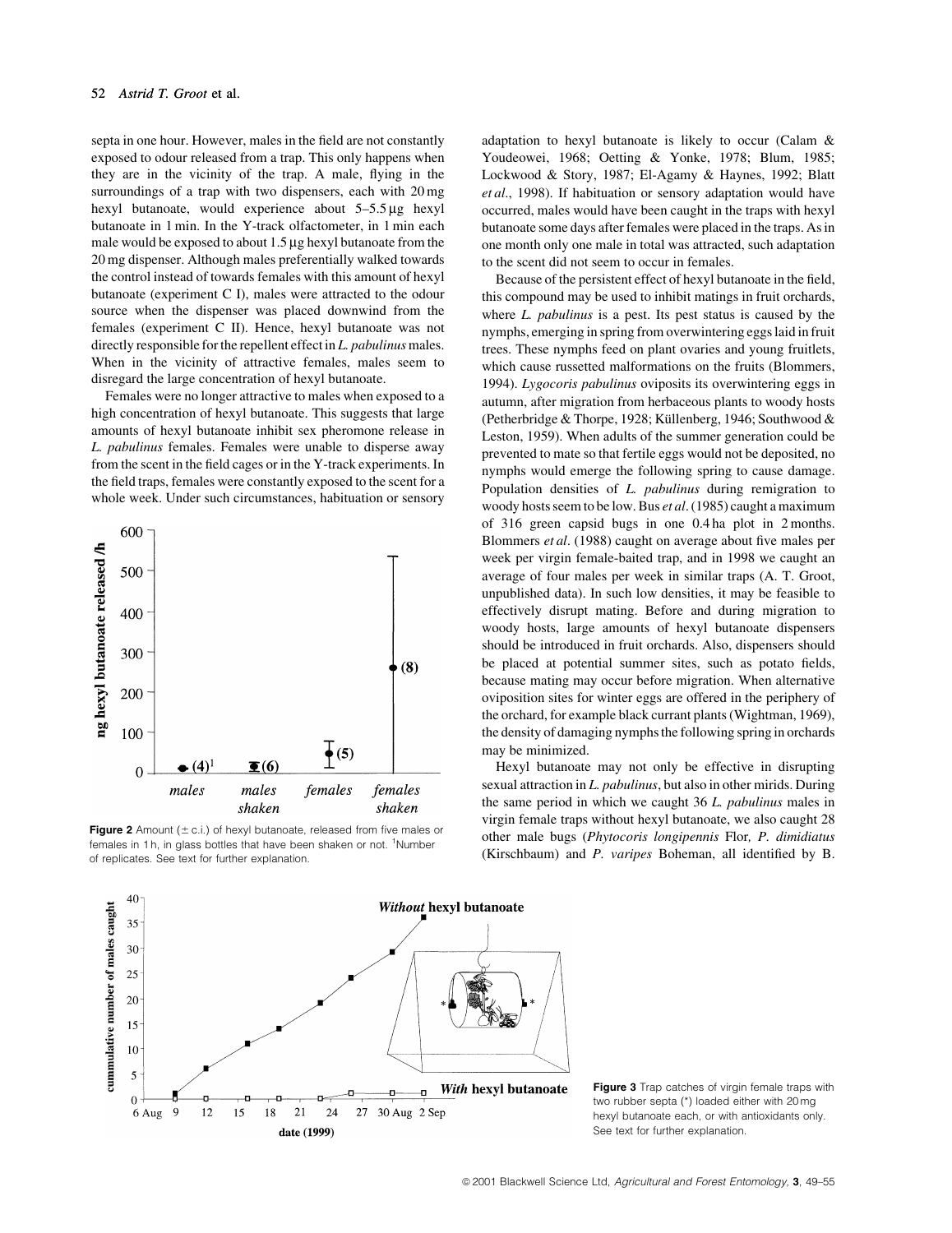

Figure 4 Y-track olfactometer tests. Odour sources tested: five females and a rubber septum, filled with 20 mg hexyl butanoate, (I) placed in the bottle with females, (II) placed downwind from the females, (III) filled with 0.2 mg hexyl butanoate, placed in the bottle with females (arrows indicate position of septa). Each bar represents one text with 20 males choosing. Preferences for odour sources were determined by using the two-sided binomial test for the mean results (after summing the replicates);  $***0.01 < P < 0.001$ .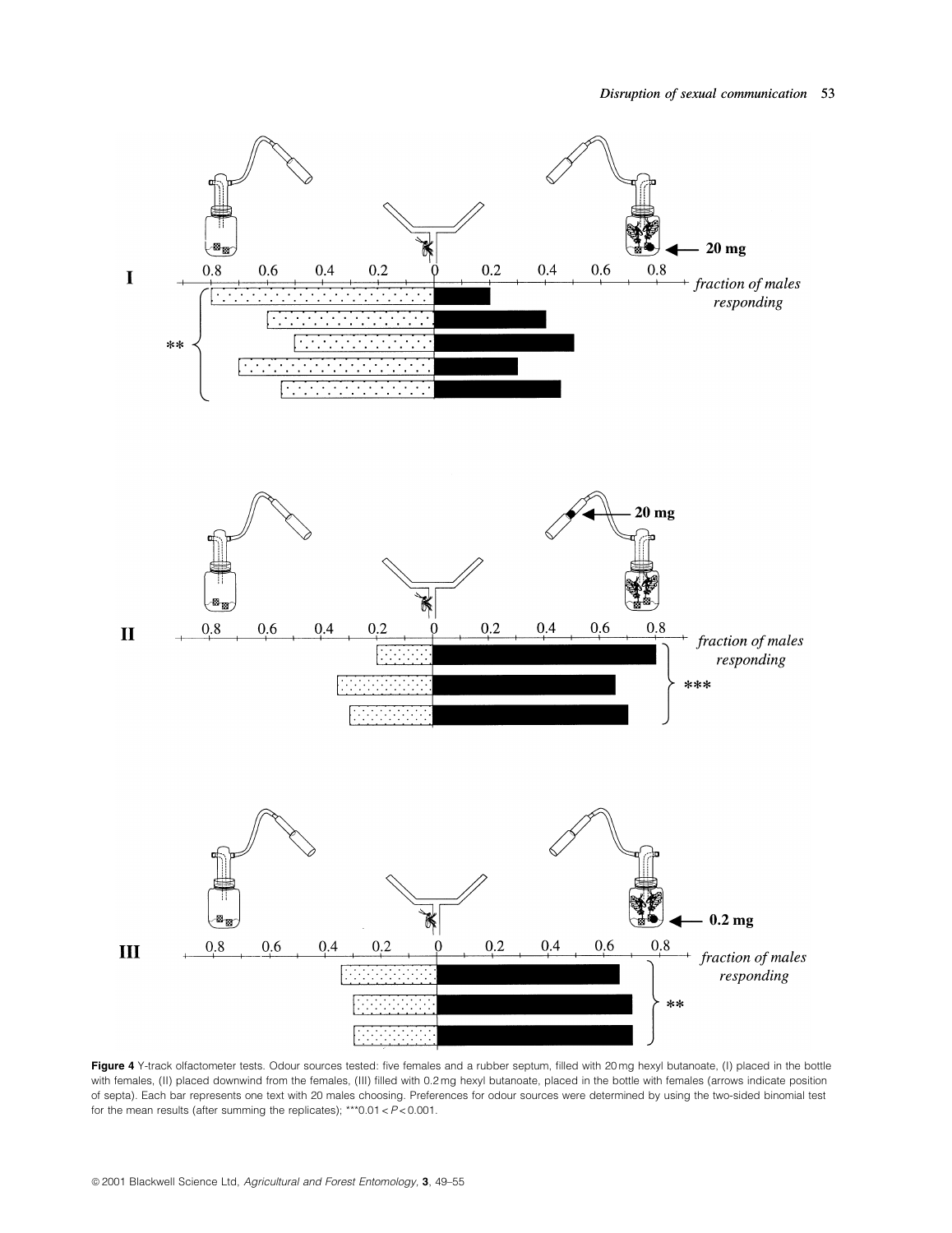## 54 Astrid T. Groot et al.

Aukema, Wageningen, The Netherlands), whereas the traps with hexyl butanoate were devoid of these bug species.

In conclusion, hexyl butanoate appears to be repellent for L. pabulinus males in the absence of sex pheromone, but not in the presence of pheromone. Hexyl butanoate inhibits sex pheromone release in females. As sex pheromone inhibition will reduce sexual encounters, and potentially the amount of eggs oviposited, this compound has potential for pest management. To optimize such a management strategy, the time and place of matings in the field before ovipositing overwintering eggs should be studied in detail.

## Acknowledgements

We thank Marcel Dicke, and PhD students of the Entomology Laboratory of Wageningen University, for their critical comments on earlier versions of the manuscript. This study was funded by the Dutch Technology Foundation (WBI44.3383).

### **References**

- Aldrich, J.R. (1988) Chemical ecology of the Heteroptera. Annual Review of Entomology,  $33$ ,  $211-238$ .
- Aldrich, J.R., Avery, J.W., Lee, C.-J., Graft, J.C., Harrison, D.J. & Bin, F. (1996) Semiochemistry of cabbage bugs (Heteroptera: Pentatomidae; Eurydema and Murgantia). Journal of Entomological Science, 31, 172-182.
- Aldrich, J.R., Leal, W.S., Nishida, R., Khrimian, A.P., Lee, C.-J. & Sakuratani, Y. (1997) Semiochemistry of aposematic seed bugs. Entomologia Experimentalis et Applicata, 84, 127-135.
- Aldrich, J.R., Lusby, W.R., Kochansky, J.P. & Abrams, C.B. (1984) Volatile compounds from the predatory insect Podisus maculiventris (Hemiptera: Pentatomidae): male and female metathoracic scent gland and female dorsal abdominal gland secretions. Journal of Chemical Ecology, 10, 561-568.
- Aldrich, J.R., Lusby, W.R., Kochansky, J.P., Hoffman, M.P., Wilson, L.T. & Zalom, F.G. (1988) Lygus bug pheromones vis-à-vis stink bugs. Proceedings, Beltwide Cotton Conference, pp. 213-216. National Cotton Council of America, Memphis, TN.
- Aldrich, J.R. & Yonke, T.R. (1975) Natural products of abdominal and metathoracic scent glands of coreoid bugs. Annals of the Entomological Society of America, 68, 955-960.
- Aryeetey, E.A. & Kumar, R. (1973) Structure and function of the dorsal abdominal gland and defence mechanism in cocoa-capsids (Miridae: Heteroptera). Journal of Entomology  $(A)$ , 47, 181-189.
- Blatt, S.E., Borden, J.H., Pierce, J.R.H.D., Gries, R. & Gries, G. (1998) Alarm pheromone system of the western conifer seed bug, Leptoglossus occidentalis. Journal of Chemical Ecology, 24, 1013±1031.
- Blommers, L.H.M. (1994) Integrated pest management in European apple orchards. Annual Review of Entomology, 39, 213-241.
- Blommers, L., Bus, V., De Jongh, E. & Lentjes, G. (1988) Attraction of males by virgin females of the green capsid bug Lygocoris pabulinus (Heteroptera: Miridae). Entomologische Berichten, Amsterdam, 48, 175±179.
- Blommers, L.H.M., Vaal, F.W.N.M. & Helsen, H.H.M. (1997) Life history, seasonal adaptations & monitoring of common green capsid Lygocoris pabulinus (L.) (Hemiptera: Miridae). Journal of Applied Entomology, 121, 389-398.
- Blum, M.S. (1985) Alarm pheromones. Comprehensive Insect Physiology, Biochemistry and Pharmacology, Vol. 9, Behavior (ed.

by G. A. Kerkut and L. I. Gilbert), pp. 193-224. Pergamon Press, Oxford.

- Bus, V.G.M., Mols, P.J.M. & Blommers, L.H.M. (1985) Monitoring of the green capsid bug Lygocoris pabulinus (L.) (Hemiptera: Miridae) in apple orchards. Medische Faculteit Landbouwwetenschappen Rijksuniversiteit Gent, 50/2b, 505-510.
- Calam, D.H. & Youdeowei, A. (1968) Identification and functions of secretion from the posterior scent gland of fifth instar larva of the bug Dysdercus intermedius. Journal of Insect Physiology, 14, 1147±1158.
- Carayon, J. (1971) Notes et documents sur l'appareil odorant métathoracique des Hémiptères. Annales Société Entomologie France, 7, 737-770.
- Drijfhout, F.P., Van Beek, T.A., Visser, J.H. & De Groot, Æ. (2000) On-line thermal desorption-gas chromatography of intact living insects for pheromone analysis. Journal of Chemical Ecology, 26, 1383±1392.
- El-Agamy, F.M. & Haynes, K.F. (1992) Susceptibility of the pea aphid (Homoptera: Aphididae) to an insecticide and a predator in the presence of synthetic aphid alarm pheromone. Journal of Economic Entomology, 85, 794-798.
- Games, D.E. & Staddon, B.W. (1973) Chemical expression of a sexual dimorphism in the tubular scent glands of the milkweed bug Oncopeltus fasciatus (Dallas) (Heteroptera; Lygaeidae). Experientia, 29, 532-533.
- Groot, A.T., Van der Wal, A.J., Schuurman, A., Visser, J.H., Blommers, L.H.M. & Van Beek, T.A. (1998) Copulation behavior of Lygocoris pabulinus under laboratory conditions. Entomologia Experimentalis et Applicata, 88, 219-228.
- Groot, A.T. & Visser, J.H. (2000) Influence of host plants on chemical communication in Lygocoris pabulinus. Sexual behaviour of the green capsid bug, pp. 57-68. PhD Thesis, Wageningen University.
- Gueldner, R.C. & Parrot, W.L. (1978) Volatile constituents of the tarnished plant bug. Insect Biochemistry, 8, 389-391.
- Knight, D.W., Rossiter, M. & Staddon, B.W. (1984) Esters from the metathoracic scent gland of two capsid bugs, Pilophorus perplexus Douglas and Scott and Blepharidopterus angulatus (Fallen) (Heteroptera: Miridae). Comparative Biochemistry and Physiology, 78B, 237-239.
- Kou, R., Tang, D.S. & Chow, Y.S. (1989) Alarm pheromone of pentatomid bug, Erthesina fullo Thunberg (Hemiptera: Pentatomidae). Journal of Chemical Ecology, 15, 2695-2702.
- Küllenberg, B. (1946) Studien über die Biologie der Capsiden. Zoologische Bidrag, Uppsala, 23, 1-522.
- Leal, W. & Kadosawa, T. (1992)  $(E)$ -2-hexenyl hexanoate, the alarm pheromone of the bean bug Riptortus clavatus (Heteroptera: Alydidae). Bioscience, Biotechnology and Biochemistry, 56, 1004±1005.
- Leal, W.S., Panizzi, A.R. & Niva, C.C. (1994) Alarm pheromone system of leaf-footed bug Leptoglossus zonatus (Heteroptera: Coreidae). Journal of Chemical Ecology, 20, 1209-1216.
- Levinson, H.Z. & Bar Ilan, A.R. (1971) Assembling and alerting scents produced by the bedbug Cimex lectularius L. Experientia, 27, 102±103.
- Lockwood, J.A. & Story, R.N. (1987) Defensive secretion of the Southern green stink bug (Hemiptera: Pentatomidae) as an alarm pheromone. Annals of the Entomological Society of America, 80, 686±691.
- McBrien, H.L. & Millar, J.C. (1999) Phytophagous bugs. Pheromones of Non-Lepidopterous Insects Associated with Agricultural Plants (ed. by J. Hardie and A. K. Minks), pp. 277-304. CABI Publishing, Wallingford, U.K.
- Oetting, R.D. & Yonke, T.R. (1978) Morphology of the scent-gland